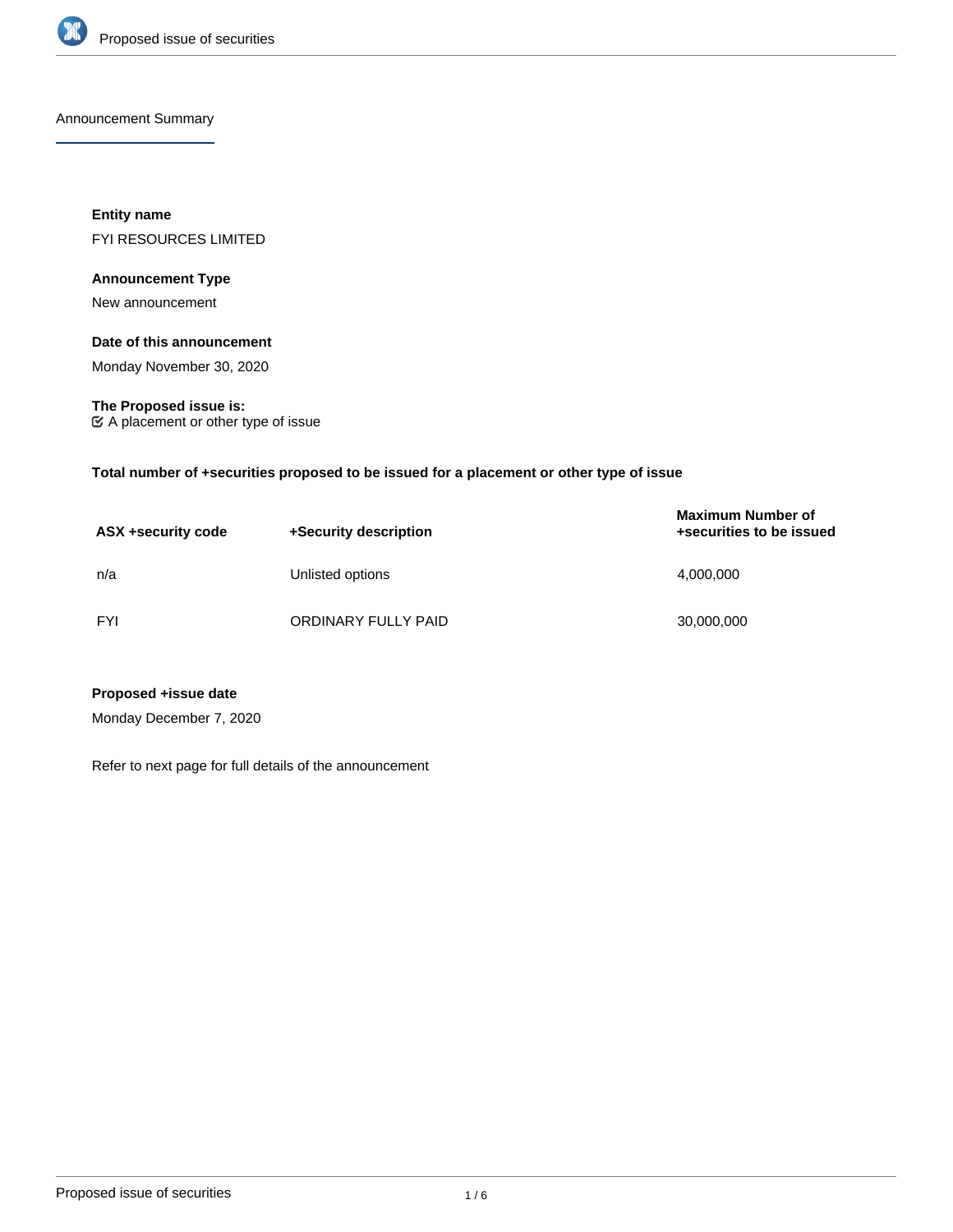

Part 1 - Entity and announcement details

## **1.1 Name of +Entity**

## FYI RESOURCES LIMITED

We (the entity named above) give ASX the following information about a proposed issue of +securities and, if ASX agrees to +quote any of the +securities (including any rights) on a +deferred settlement basis, we agree to the matters set out in Appendix 3B of the ASX Listing Rules.

**1.2 Registered Number Type**

ABN

**Registration Number**

85061289218

**1.3 ASX issuer code**

FYI

## **1.4 The announcement is**

New announcement

## **1.5 Date of this announcement**

Monday November 30, 2020

## **1.6 The Proposed issue is:**

 $\mathfrak{C}$  A placement or other type of issue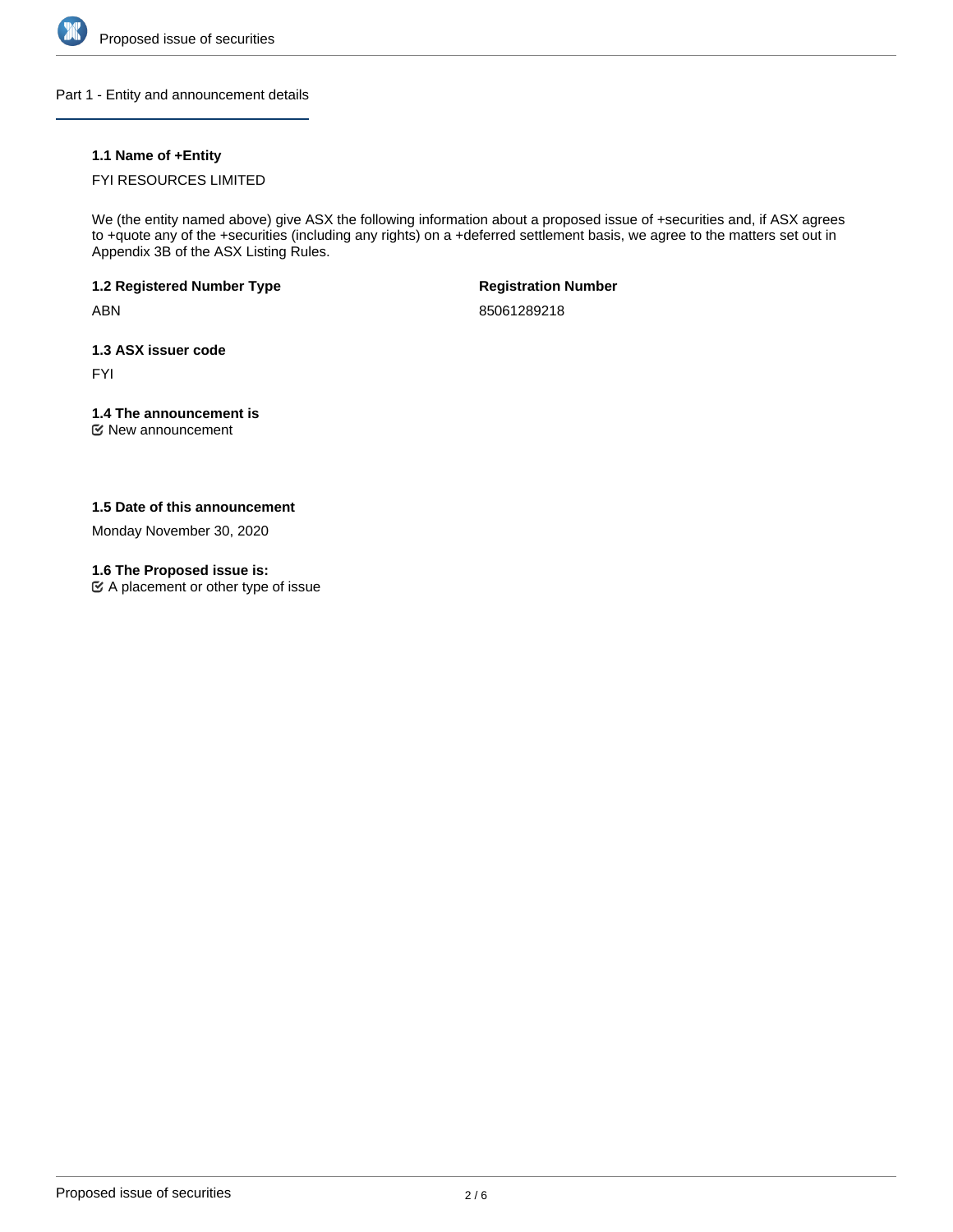

Part 7 - Details of proposed placement or other issue

Part 7A - Conditions

**7A.1 - Are any of the following approvals required for the placement or other type of issue?**

- **+Security holder approval**
- **Court approval**
- **Lodgement of court order with +ASIC**
- **ACCC approval**
- **FIRB approval**
- **Another approval/condition external to the entity**

No

Part 7B - Issue details

**Is the proposed security a 'New class' (+securities in a class that is not yet quoted or recorded by ASX) or an 'Existing class' (additional securities in a class that is already quoted or recorded by ASX)?** Existing class

**Will the proposed issue of this +security include an offer of attaching +securities?** No

Details of +securities proposed to be issued

**ASX +security code and description**

FYI : ORDINARY FULLY PAID

#### **Number of +securities proposed to be issued**

30,000,000

**Offer price details**

**Are the +securities proposed to be issued being issued for a cash consideration?** Yes

**In what currency is the cash consideration being paid?**

**What is the issue price per +security?** AUD 0.20000

AUD - Australian Dollar

**Will these +securities rank equally in all respects from their issue date with the existing issued +securities in that class?** Yes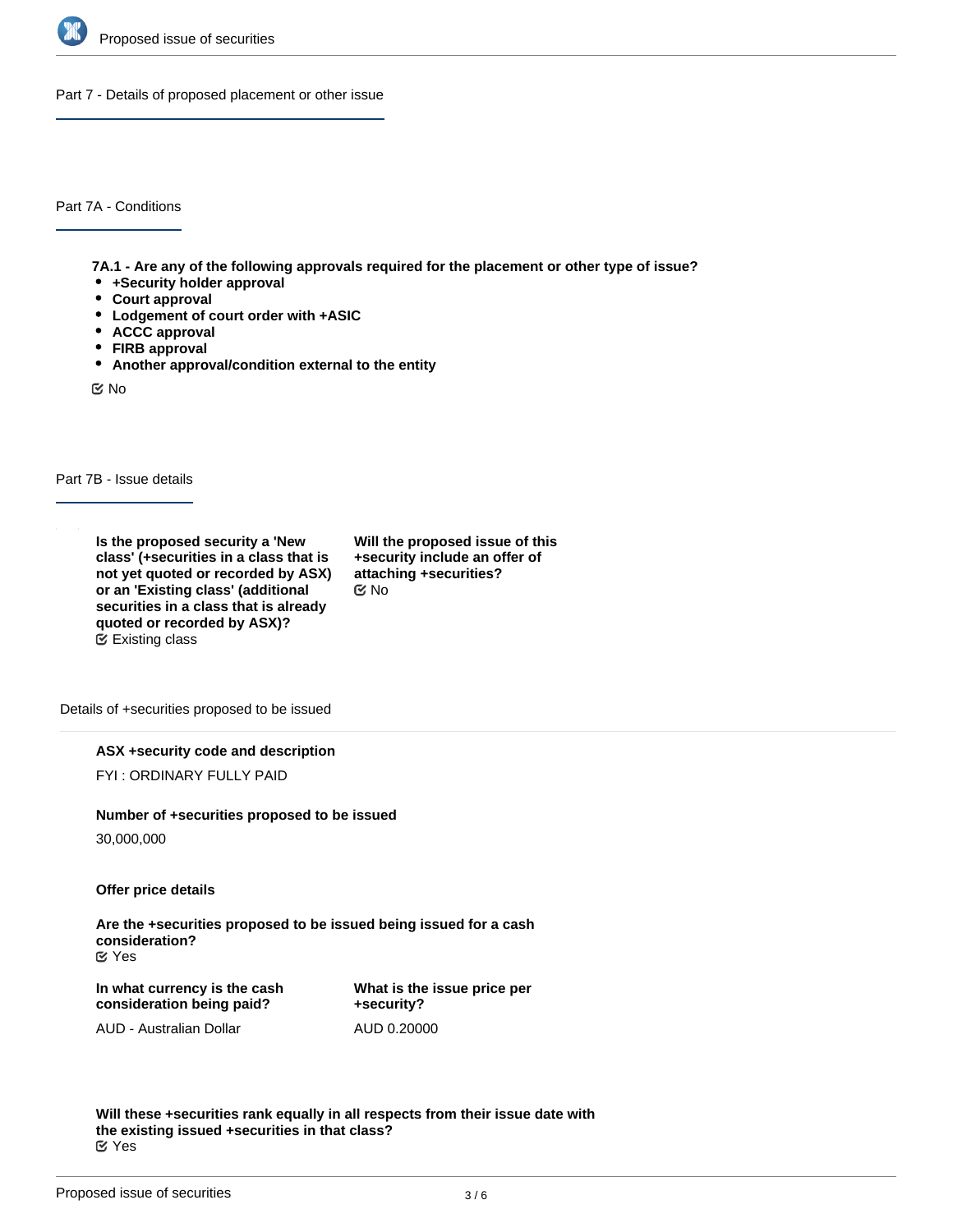

| Is the proposed security a 'New<br>class' (+securities in a class that is<br>not yet quoted or recorded by ASX)<br>or an 'Existing class' (additional<br>securities in a class that is already<br>quoted or recorded by ASX)?<br><b>E</b> ⁄ New class | Will the proposed issue of this<br>+security include an offer of<br>attaching +securities?<br>$\mathfrak{C}$ No |  |
|-------------------------------------------------------------------------------------------------------------------------------------------------------------------------------------------------------------------------------------------------------|-----------------------------------------------------------------------------------------------------------------|--|
| Details of +securities proposed to be issued                                                                                                                                                                                                          |                                                                                                                 |  |
| ISIN Code (if Issuer is a foreign company and +securities are non CDIs)                                                                                                                                                                               |                                                                                                                 |  |
| Have you received confirmation from Will the entity be seeking quotation<br>ASX that the terms of the proposed<br>+securities are appropriate and<br>equitable under listing rule 6.1?<br><b>≝</b> No                                                 | of the 'new' class of +securities on<br>ASX?<br>় No                                                            |  |
| ASX +security code                                                                                                                                                                                                                                    | +Security description                                                                                           |  |
| New class-code to be confirmed                                                                                                                                                                                                                        | Unlisted options                                                                                                |  |

## **+Security type**

**Options** 

#### **Number of +securities proposed to be issued**

4,000,000

#### **Offer price details**

## **Are the +securities proposed to be issued being issued for a cash consideration?** No

## **Please describe the consideration being provided for the +securities**

Options to be issued as part consideration to Foster Stockbroking (or their nominee) for their role as Lead Manager of the Placement.

## **Please provide an estimate of the AUD equivalent of the consideration being provided for the +securities**

**Will all the +securities issued in this class rank equally in all respects from their issue date?** Yes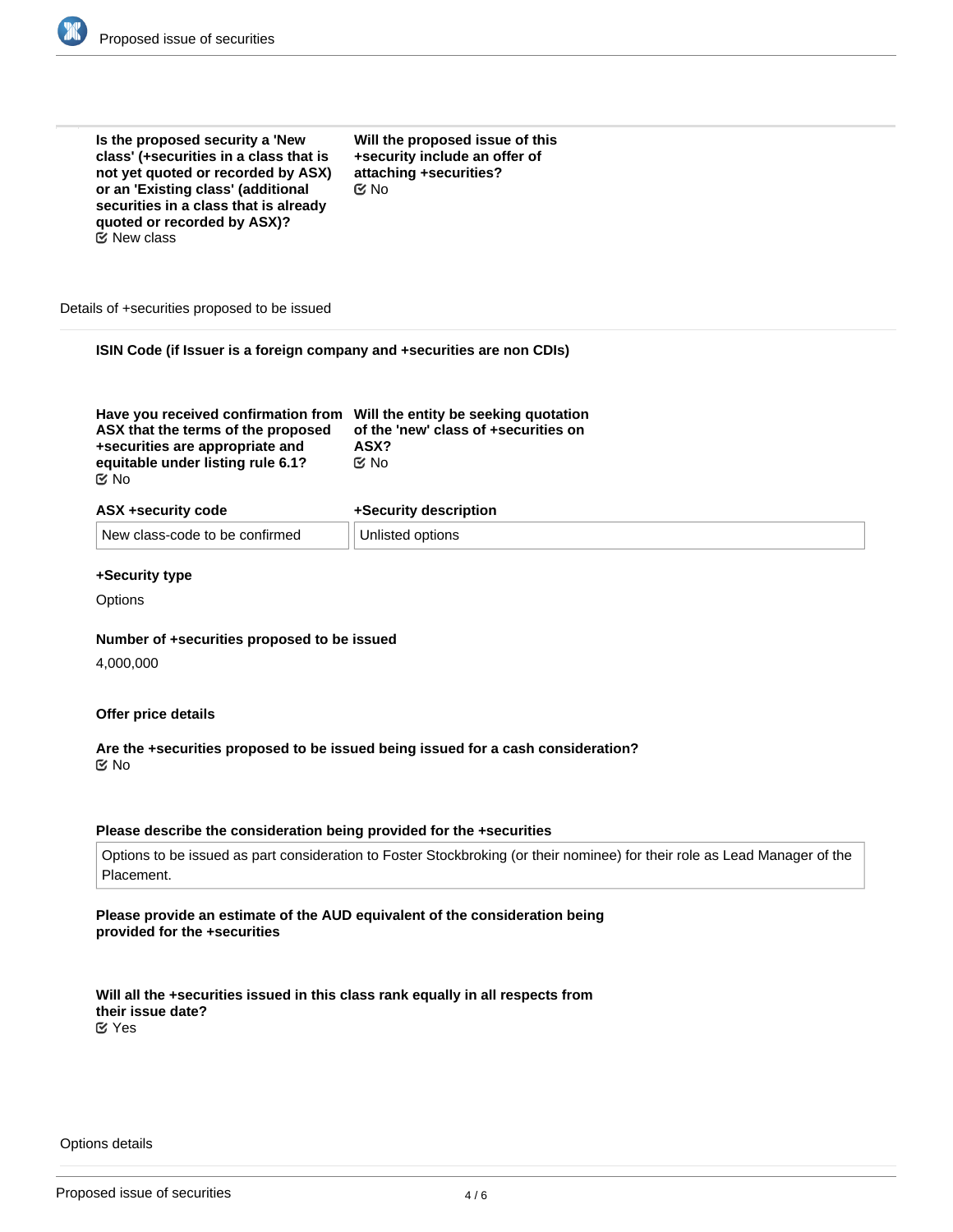

Proposed issue of securities

| +Security currency      | <b>Exercise price</b> | <b>Expiry date</b>         |
|-------------------------|-----------------------|----------------------------|
| AUD - Australian Dollar | AUD 0.3000            | Saturday December 31, 2022 |

#### **Details of the type of +security that will be issued if the option is exercised**

FYI : ORDINARY FULLY PAID

#### **Number of securities that will be issued if the option is exercised**

One fully paid ordinary share (ASX:FYI)

**Please provide a URL link for a document lodged with ASX setting out the material terms of the +securities proposed to be issued or provide the information by separate announcement.**

Part 7C - Timetable

## **7C.1 Proposed +issue date**

Monday December 7, 2020

Part 7D - Listing Rule requirements

**7D.1 Has the entity obtained, or is it obtaining, +security holder approval for the entire issue under listing rule 7.1?** No

**7D.1b Are any of the +securities proposed to be issued without +security holder approval using the entity's 15% placement capacity under listing rule 7.1?** Yes

**7D.1b ( i ) How many +securities are proposed to be issued without security holder approval using the entity's 15% placement capacity under listing rule 7.1?**

30,000,000 fully paid ordinary shares

4,000,000 unlisted options exercisable at 30 cents each expiring 31 December 2022

**7D.1c Are any of the +securities proposed to be issued without +security holder approval using the entity's additional 10% placement capacity under listing rule 7.1A (if applicable)?** No

**7D.2 Is a party referred to in listing rule 10.11 participating in the proposed issue?** No

**7D.3 Will any of the +securities to be issued be +restricted securities for the purposes of the listing rules?** No

**7D.4 Will any of the +securities to be issued be subject to +voluntary escrow?** No